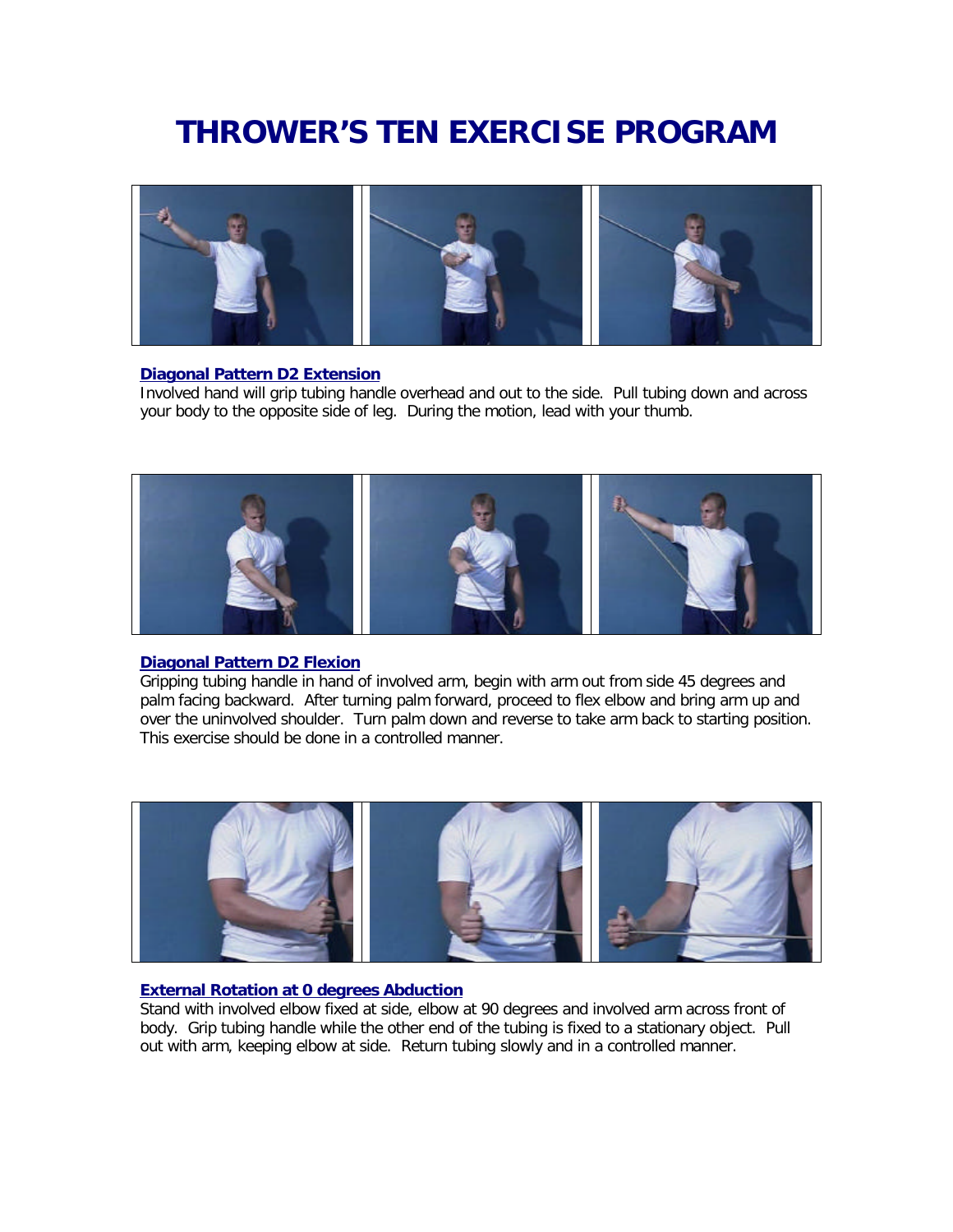

#### **Internal Rotation at 0 degrees Abduction**

Standing with elbow at side, fixed at 90 degrees and should rotated out. Grip tubing handle while other end of tubing is fixed to a stationary object. Pull arm across body, keeping elbow at side. Return tubing slowly and controlled.



## **External Rotation at 90 degrees Abduction**

Stand with shoulder abducted 90 degrees and elbow flexed 90 flexed. Grip tubing handle while the other end is fixed straight ahead, slightly lower than the shoulder. Keeping shoulder abducted, rotate the shoulder back, keeping elbow at 90 degrees. Return tubing and hand to start position.



## **Internal Rotation at 90 degrees Abduction**

Stand with shoulder abducted to 90 degrees, externally rotated 90 degrees and elbow bent 90 degrees. Keeping shoulder abducted, rotate shoulder forward, keeping elbow bent at 90 degrees. Return tubing and hand to start position.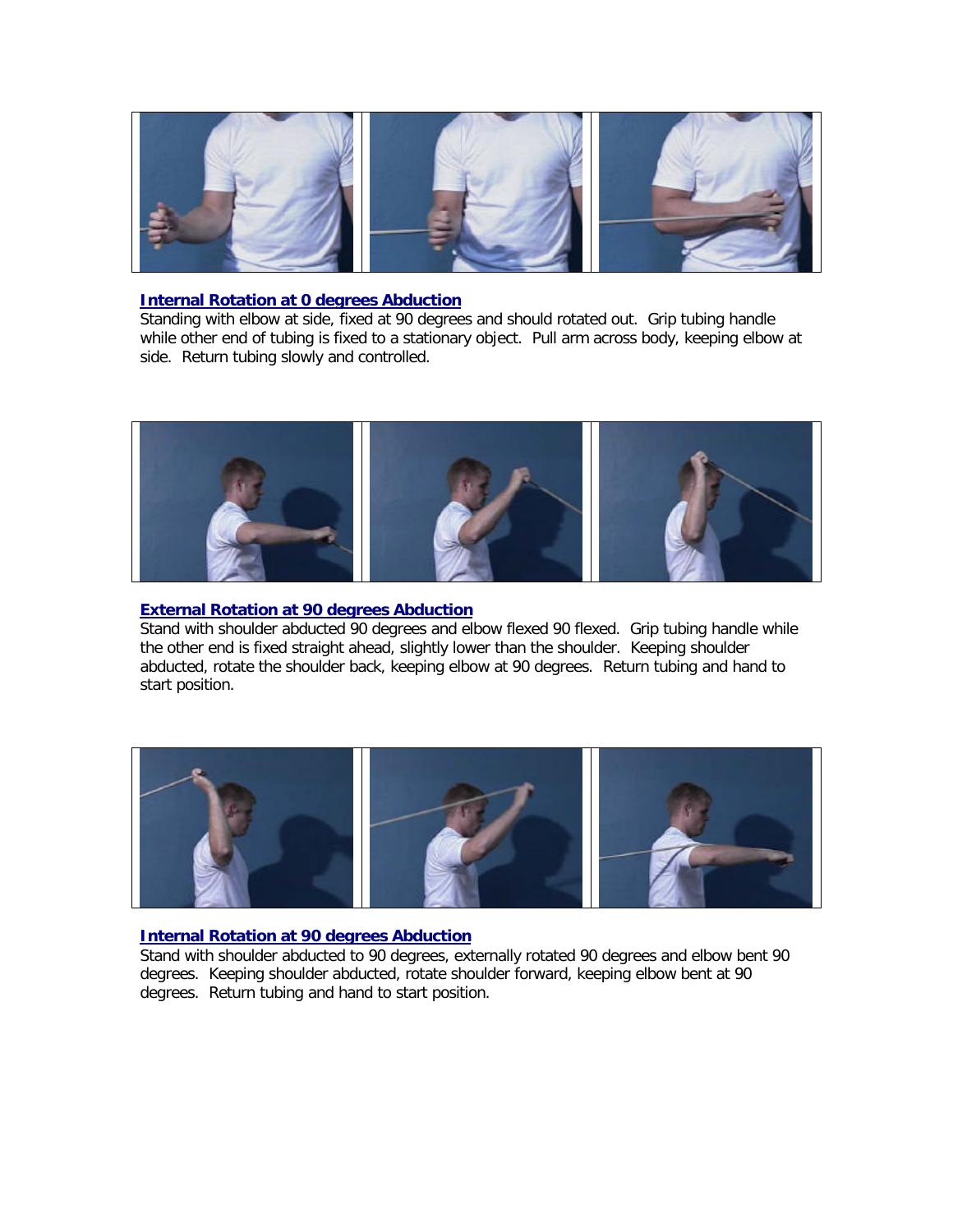

#### **Shoulder Abduction to 90 degrees**

Stand with arm at side, elbow straight, and palm against side. Raise arm to the side, palm down, until arm reaches 90 degrees (shoulder level). Hold 2 seconds and lower slowly.



## **Scaption, Internal Rotation**

Stand with elbow straight and thumb up. Raise arm to shoulder level at 30 degree angle in front of body. Do not go above shoulder height. Hold two seconds and lower slowly.



## **Prone Horizontal Abduction (Neutral)**

Lie on table, face down, with involved arm hanging straight to the floor, palm facing down. Raise arm out to side, parallel to floor. Hold 2 seconds and lower slowly.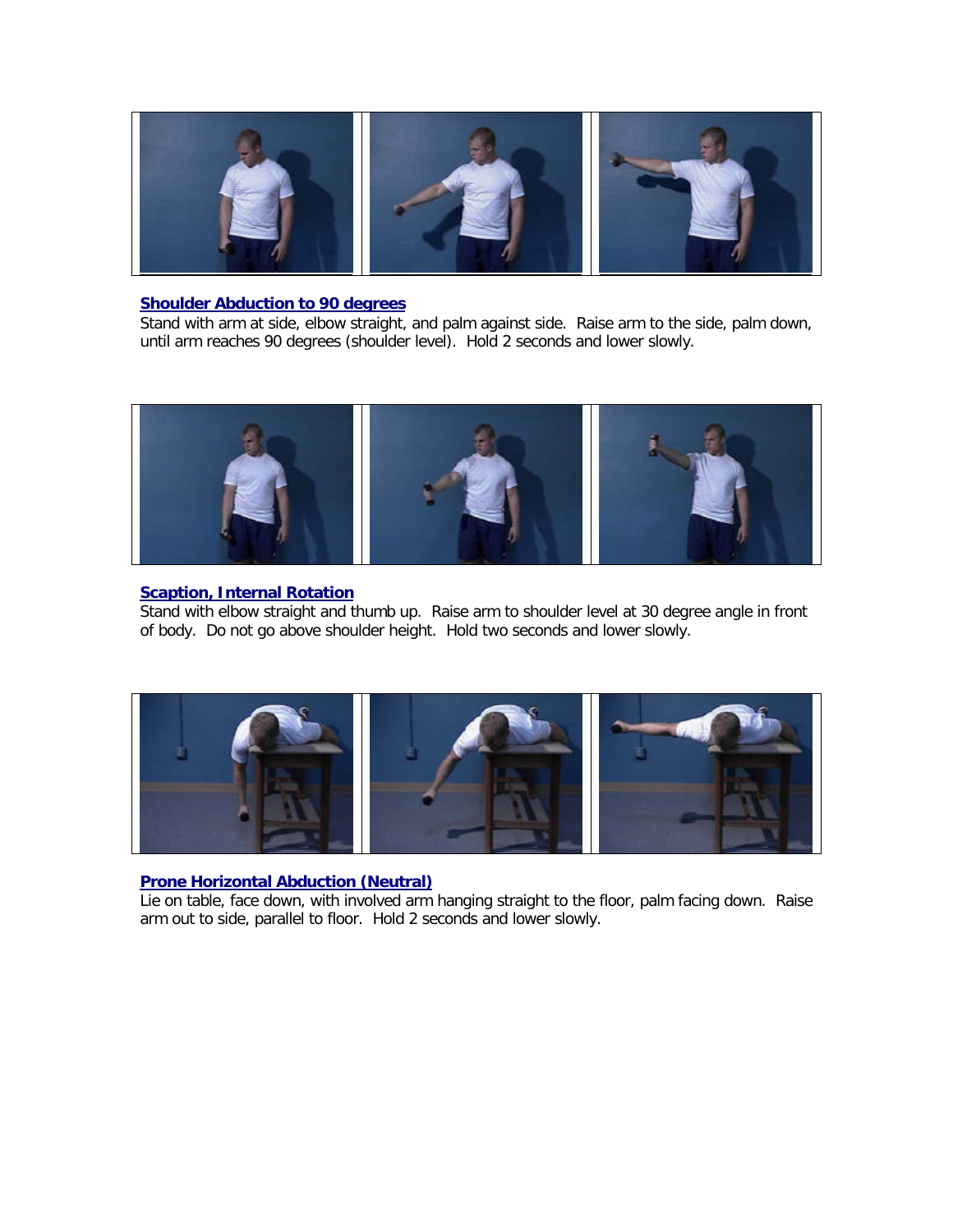

#### **Prone Horizontal Abduction (Full External Rotation, 100 degrees Abduction)**

Lie on table, face down, with involved arm hanging straight to the floor, thumb rotated up (hitchhiker position). Raise arm out to the side slightly in front of shoulder, parallel to the floor. Hold 2 seconds and lower slowly.



#### **Press-Ups**

Seated on a chair or table, place both hands firmly on the sides of the chair or table, palm down and fingers pointed outward. Hands should be placed equal with shoulders. Slowly push downward through the hands to elevate your body. Hold the elevated position for 2 seconds and lower slowly.



#### **Prone Rowing**

Lying on your stomach, with your involved arm hanging over the side of the table, dumbbell in hand and elbow straight. Slowly raise arm, bending elbow and bring dumbbell as high as possible. Hold at the top for 2 seconds, then slowly lower.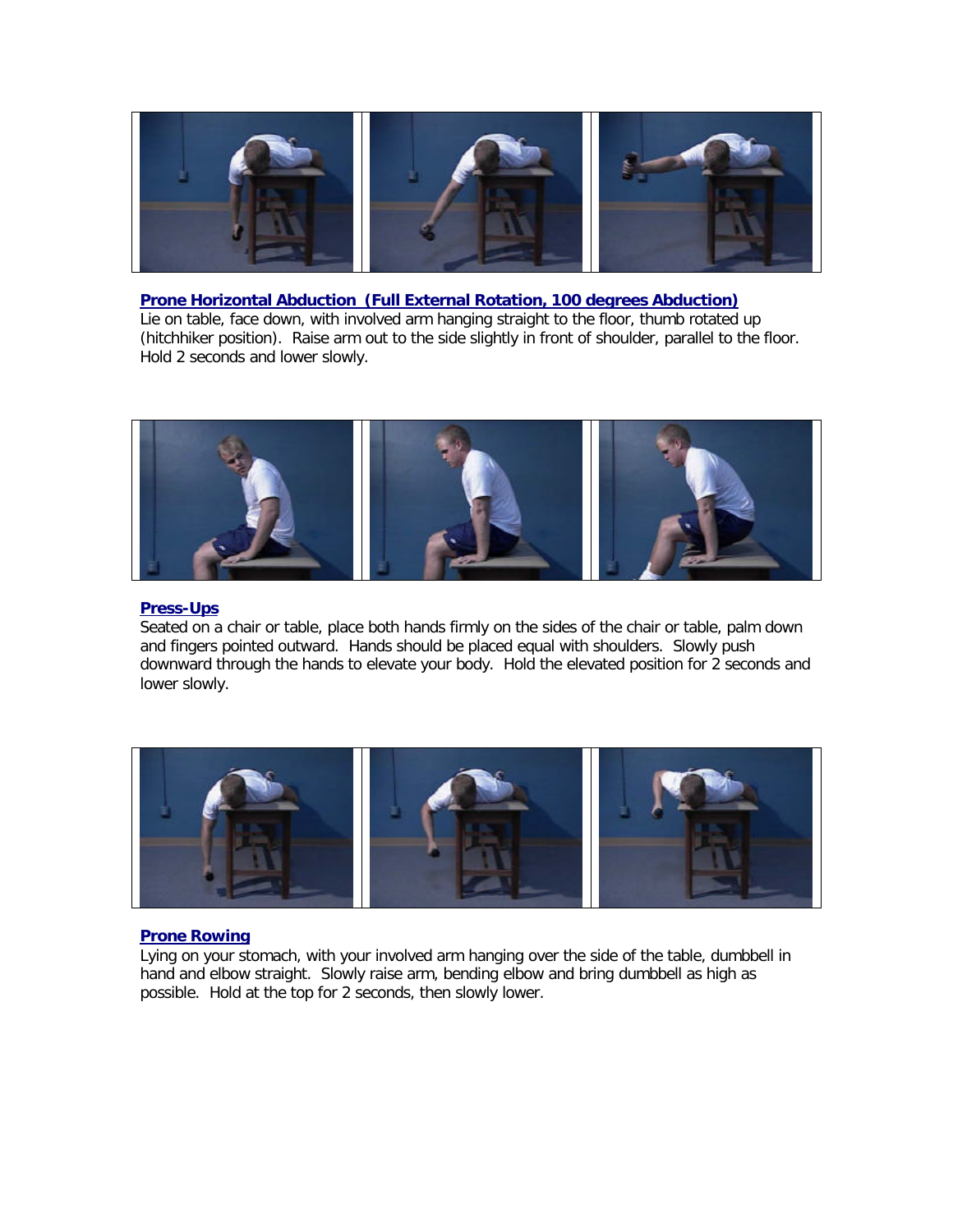

#### **Push-Ups**

Start in the down position. Place hands no more than shoulder width apart. Push up as high as possible, rolling shoulders forward after elbows are straight. Start with a push-up into wall, then gradually progress to tabletop and eventually to the floor as tolerable.



#### **Elbow Flexion**

Standing with arm against side and palm facing inward, bend elbow upward turning palm up as you progress. Hold 2 seconds and lower slowly.



#### **Elbow Extension (Abduction)**

Raise involved arm overhead. Provide support at elbow from uninvolved hand. Straighten arm overhead. Hold 2 seconds, then lower slowly.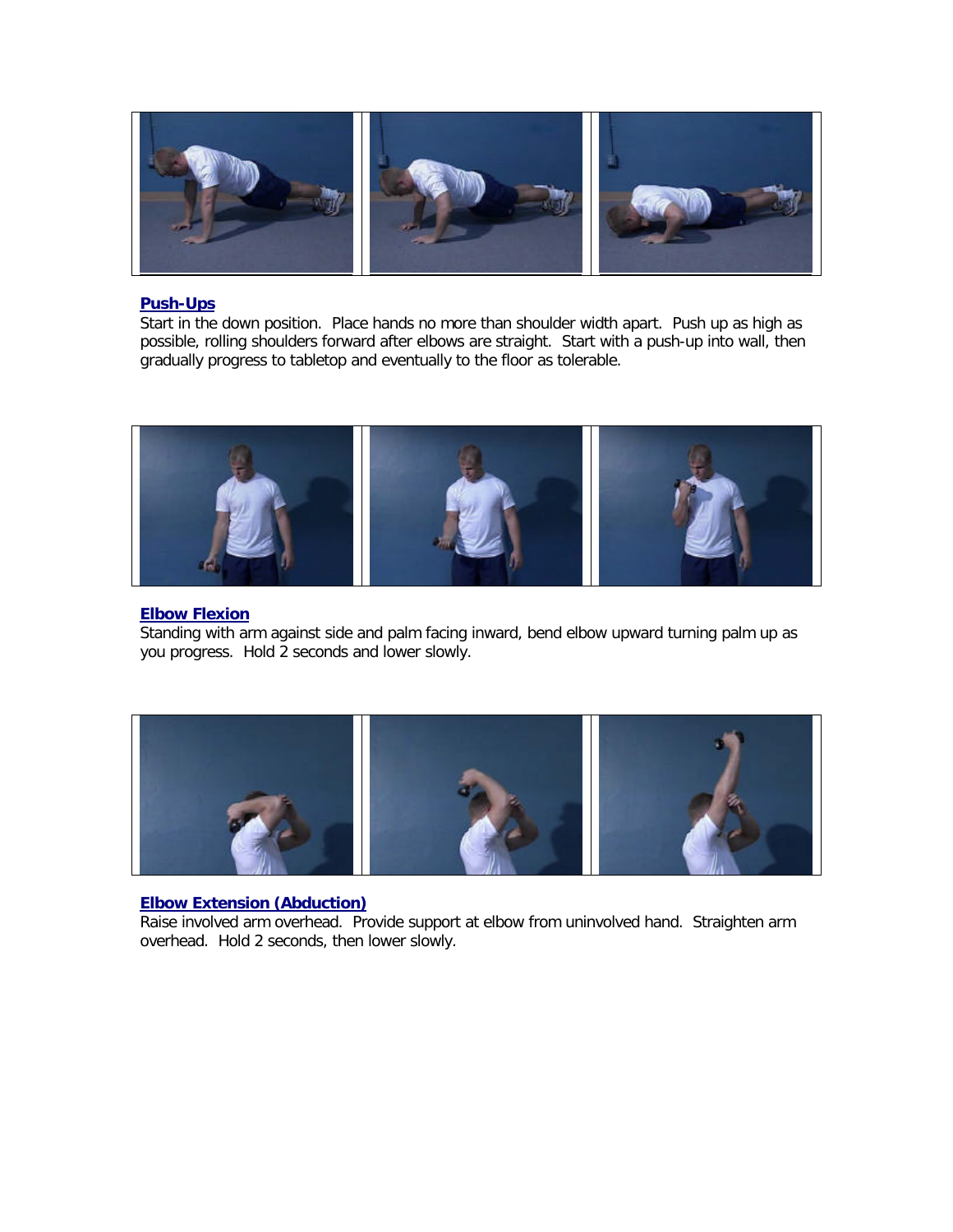

#### **Wrist Extension**

Supporting the forearm and with palm facing downward, raise weight in hand as far as possible. Hold 2 seconds, then lower slowly.



## **Wrist Flexion**

Supporting the forearm and with palm facing upward, lower a weight in hand as far as possible, then curl it up as high as possible. Hold for 2 seconds and lower slowly.



## **Wrist Supination**

With forearm supported on table with wrist in neutral position, use a weight or hammer to roll wrist to the palm up position. Hold for 2 seconds and return to starting position.